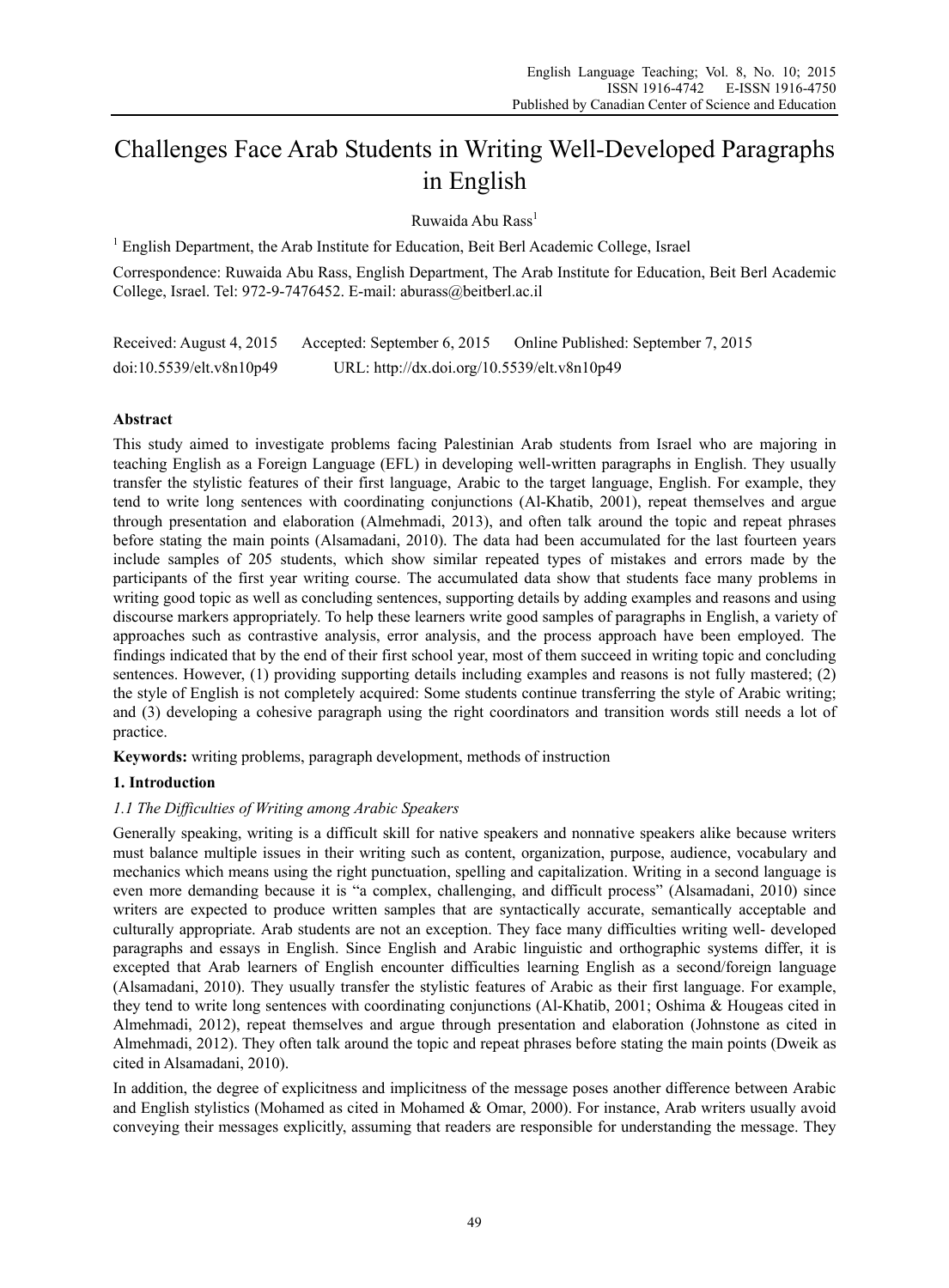also tend to transfer their first modes and patterns of thinking in their first language.

Besides these difficulties, the emphasis of writing instruction for many years has been on the product rather than the process. Therefore, writing instructors emphasize grammar and punctuation rather than content and organization of ideas. Many students tell me they have been exposed to the rules of writing and grammar without developing their ability to express their ideas.

In general, Arab students including Palestinians face tremendous difficulties developing well-written paragraphs in English in terms of fluency, content and organization, and accuracy using the acceptable grammatical patterns, punctuation and spelling. My first year students, who are majoring in EFL in a B.Ed program in a teacher training college, have studied English for at least eight years and many of them have achieved an 85 or above grade on a 4 point English matriculation exam or a 5 point one, which includes an English composition. However, they still have major problems in three areas of English composition: sentence structure, paragraph structure, content and organization because they transfer their first language style of writing. For example, they tend to write long sentences, repeat themselves, use presentation and elaboration for the purpose of persuading the reader and use semantic and phonological parallelism.

Many research projects concerning problems of Arab learners of English as a Foreign Language (EFL) in writing have concentrated on word and sentence levels following the structural approach of error and contrastive analysis. Other studies focused on the syntactic level such as the excessive use of the definite article "the" or the omission of the copula, the verb to be*.* However, this study focuses not only on the error sentence level, but also the paragraph development in terms of including a topic sentence, a concluding one and supporting details that are usually expressed implicitly in long clauses with excessive use of "and", "also", "which" and "that". So cohesiveness will be also addressed in this paper.

#### *1.2 The Importance of the Study*

It is important to mention that no studies have addressed specifically the writing of Palestinian Arab students from Israel. Reviewing the literature concerning problems facing Arabic speaking learning English and comparing them with the samples of my students show that they have similar features, if not identical. In addition, I came from the same background, and I have struggled myself making the same mistakes and errors in my English learning journey.

## *1.3 Theoretical Background*

Many studies were conducted in the last century to investigate errors made by Arabic-speaking EFL learners in their writing. Other recent studies show similar findings concerning Arab EFL students serious problems in witting English that would obscure their ability of expressing their thoughts on paper. They usually stem from first language interference (Ridha, 2012) and are also systematic and classifiable (Al-Buainain, 2007). These problems cover many areas such as syntax, morphology and spelling (Al-Buainain, 2007), semantics (Al-Shormani, 2010), and use of prepositions (Tahaineh, 2010).

Arab writers tend to use long sentences, repetition, presentation and elaboration (Johnstone as cited in Almehmadi, 2012). Repetition is presented by writing more synonyms in the same sentence (Johnstone as cited in Almehmadi, 2012). For instance, the phrase "demolition and destruction" could be repeated twice in one sentence to convey emphasis. In addition, they use the coordinating conjunctions "and" and "as" excessively, which are parallel to "wa" and "fa" in Arabic. Al-Khreshes (2011) analyzed the writing samples of 120 Jordanian students that included 426 errors which could be attributed to  $1<sup>st</sup>$  language interference. Thy also prefer the use of coordination rather than subordination.

Another study was conducted by Al-Khatib (2001) who examined Jordanian students' personal letter writing in English and found that Arab learners' sentences are very lengthy. Earlier studies show similar findings such as the study conducted by Koch (1983) who analyzed English essays by Arabic-speaking English learners and found that majority of the learners made extensive use of devices such as parallelism and the repetition of the most powerful words and phrases. Her conclusion was that certain features of Arabic discourse are transferred, and this may influence Arab students to repeat words or phrases in English.

Presentation and elaboration are features of argumentation in Arabic prose. Thus, Arabic speaking students do not provide different perspectives in their arguments. Also, they often talk indirectly around the topic repeating phrases before stating the main points (Dweik as cited in Alsamadani, 2010). Moreover, Ibrahim & Nambiar (2011) found weakness in vocabulary and idea organization.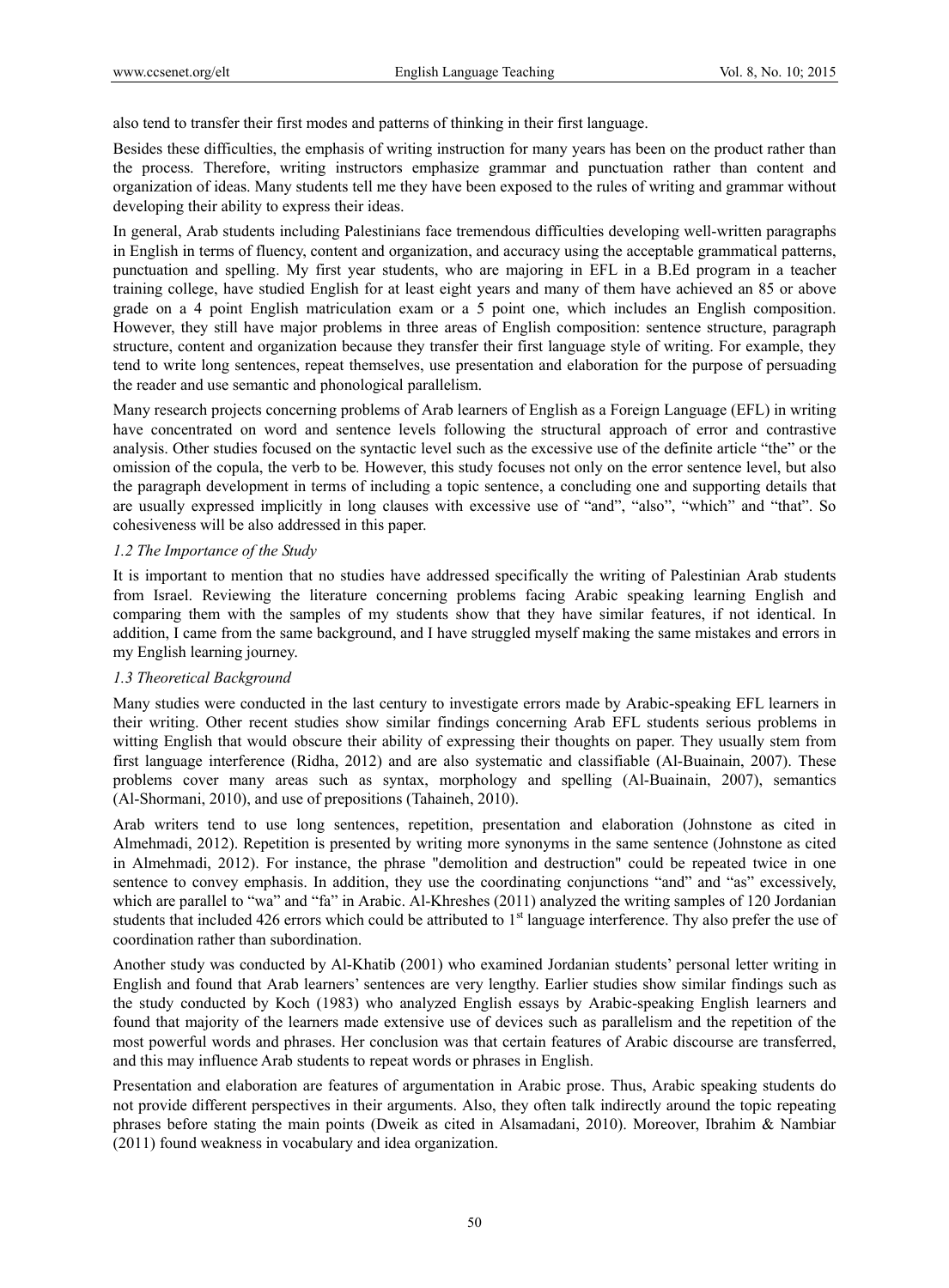Similarly, Barry (2014) analyzed the writing samples of 38 Saudi students, 32 males and 6 females, attending a pre-academic program at Oakland University in Michigan. Data analysis included several categories like use of conjunctions, use of conventions of English expression and word order. Findings reveal excessive use of conjunctions, especially "and".

Other research studies reveal problems in paragraphing and paragraph unity among Arab students writing in English. For instance, Khuwaileh and Al Shoumali (2000) analyzed the writing of Jordanian students in Arabic, their first language, and English as their second one. They reported that 55% of the students wrote compositions in their first language that lacked organization of thoughts and with no appropriate linking of ideas. Similar findings regarding the writing of Jordanian college students in terms of organization of ideas were reported by Lakkis and Abdel Malak (2002). In addition, Ahmed (2010) examined the writing of EFL Egyptian students and reported similar problems in terms of sequencing ideas and writing topic sentences.

In contrast, the guidelines mentioned in Straugh (2005) include that writing in English requires writers to start their paragraphs with a topic sentence and end it with a concluding one. The topic sentence is a general statement composed of a topic and a comment, which should be followed with some background information. Conclusions could be expressed in the following five types: 1) providing a restatement of the topic sentence, 2) a summary of the main points mentioned in the supporting details, 3) a look to the future, 4) a related thought that grows out of the body and 5) a combination of several types of conclusions (Strauch, 2005).

Examples and reasons are required to support the topic sentence. Structural parallelism is frequently used in sentences to underscore the similarity of ideas. Parallel grammatical structures are used to bind together a series of sentences expressing similar information.

Discourse markers are used to link between the ideas in the written text showing addition, examples, comparison and contrast, time, place or direction, and they indicate logical relationship (Transition Words and Phrases, 2015). They are essential for having cohesive written products. A study was conducted by Modhish (2012) on the use of discourse markers show that elaborative discourse markers followed by the inferential, contrastive and causative are the most frequent ones. Therefore, "and", "also","but" and "so" are the most common discourse markers used in their writing samples.

# **2. Writing Instruction**

Teaching a second language is not easy, but it can be taught effectively with patience and hard work identifying the needs of the learners and inventing the right methodology to help them. Therefore, the writing instructor has, first of all, to study the problems and difficulties faced by his/her students in the process of learning English and to find the suitable tasks (Ansari, 2012).

Classroom instruction plays an important role dealing with errors. Different approaches, methods, strategies and techniques are recommended to help EFL learners write well in English. It is the teachers' responsibility to adopt, modify or even develop remedial procedures and techniques that can minimize the learners' errors and elevate their level. Students should always be encouraged to do remedial exercises in order to improve their writing ability. Brief grammar rules may be essential to help students realize the errors that result from overgeneralization and wrong parallelism (Al-Buainain, 2007).

Hunt et al. (2009) stress detailed instruction as one of the factors in effective teaching, which includes the teacher's ability to explain exactly what students are expected to do and how they perform their tasks successfully. Similarly, Hall, and Verplaetse (2000) argue that teachers can make classroom learning effective playing a crucial role in enhancing the proficiency of language learners by acting as motivators, providers of accurate language models and evaluators. In addition, the task of teaching is important in language learning because only a teacher can diagnose the learners' needs and problems to consequently help them learn a language that matches these needs (Corbett, 2003). Therefore, teachers are expected to employ activities that bring about language learning.

## *2.1 Contrastive Analysis*

Housen and Pierrard (2005) believe that most Arab students' errors are due to performance mistakes, mother-tongue interference, or false intra-language analogy. Therefore, contrastive analysis which has been defined as "an inductive investigative approach based on the distinctive elements in a language" (Glossary of Linguistic Terms, 2004) is a relevant approach in this context. According to Howatt & Widdowson (2004), this analysis is used in Applied Linguistics to understand the differences and similarities of sentence structures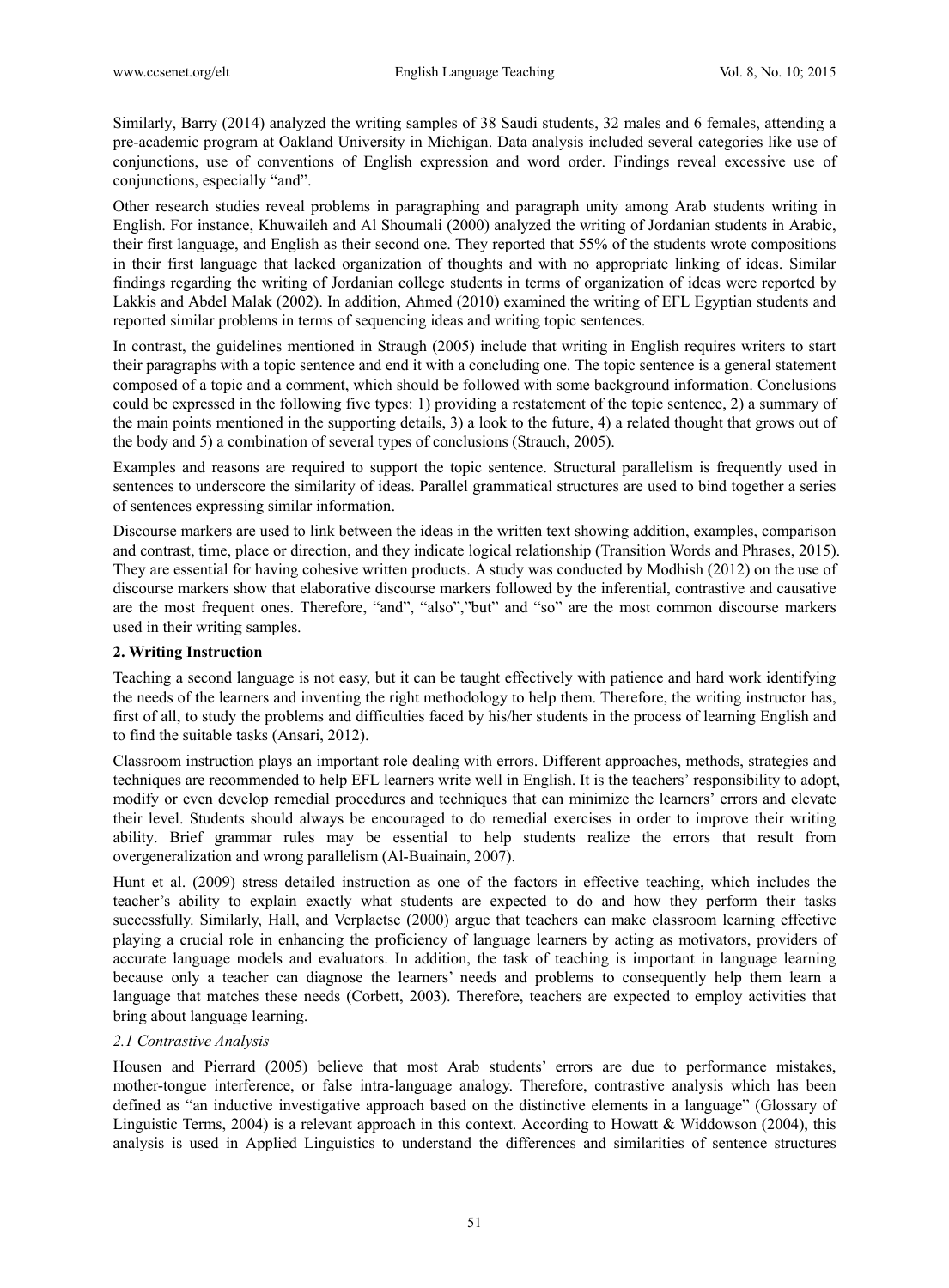between two or more languages. Teachers use contrastive analysis to understand the transfer and shift from one language to another and to compare the foreign language with the native one in order to adopt methods and techniques to meet the needs of the individual student (Byram, 2000; Gass & Selinker, 2008). Contrasting both languages is significant in teaching the target language since it benefits teachers in understanding the difference between the basic grammars of the two languages. Based on these analyses, teachers will be able to predict errors or difficulties in order to take care of them.

Transfer happens in two forms: positive and negative. Positive transfer occurs when the structure of two languages is similar; it results in the accurate construction of a language. Negative transfer, on the other hand, occurs when learners use incorrect structures into a new language, due to grammatical differences between L1 and L2 that are not understood by the learner. An example from the Arabic language can be used to better understand the negative transfer is the copula omission (Benmamoun, 2000).

Employing contrastive analysis in teaching writing is required to remind the learners from time to time that they make mistakes because of the influence of their mother tongue. If they are not reminded of this, they will revert to the use of their mother tongue very often, specifically whenever they fail to identify a specific grammatical rule or a particular word of the second language. They will understand that literal translation may not work in all cases. They might also understand that reality can be seen from several different perspectives and that human minds formulate concepts in different and unique fashions. They will realize that their mother tongue works differently from the second language they are learning.

## *2.2 Error Analysis*

Error analysis is a technique accounted for almost all errors made by the second language learners including those that result from the first language learning and others which are not related to the learners native language. It should be clear here that error analysis is used as a technique to study learners' errors since it provides data from which inferences about the language learning process can be made. It helps writing instructors and learners as well. The former would help them learn more about the complexity of the writing process of their learners, and the latter will assist the learners be consciously aware of their problems to overcome them. Thus, they are different from mistakes which are unsystematic deviations (Coder, 1981).

Dulay et al. (1982) discuss four types of errors: developmental, inter-lingual, ambiguous and others errors. Developmental intra-lingual errors are "similar to those made by children learning a target language as their first language" (p. 165). The third type is ambiguous errors, that could be classified either as developmental or inter lingual since they reflect the learner's native language structure, and at the same time, they are of the type found in the speech of children acquiring their first language. The last type of errors is categorized as others. Dulay and Burt (1973) classified such errors as "unique". Errors of this type are items that do not fit into any other category. Furthermore, they are unique to second language learners.

In addition to first language interference, overgeneralization and insufficient knowledge of the target language could be considered as other reasons for language errors that appear in the writing Arab learners of English (Ancker, 2000).

## *2.3 The Process Approach*

The process approach is also recommended for teaching writing because the emphasis is on the process of writing itself, not on the product (Sun & Feng, 2009). Thus, writers should be trained to constantly ask themselves how to write and how to get writing started. They should be also trained to generate ideas for writing, think of the purpose and audience, and write multiple drafts in order to present written products that express their own ideas. Teachers who use this approach give students time to develop ideas and get feedback on the content of what they write in their drafts because writing becomes a process of discovery for them as they discover new ideas and new language forms to express them. Adopting the process approach requires teachers to give students a greater responsibility for their own learning through making decisions about genre and choice of topics besides collaborating while writing. During the writing process, students should be engaged in pre-writing, planning, drafting, and post-writing activities.

## *2.4 Free Writing*

Another recommended approach is the free-writing one, which stresses quantity rather than quality (Some Approaches to Writing, 2007). Teachers who employ this approach assign vast amounts of free writing on given topics providing only minimal correction emphasizing content and fluency rather than accuracy and form. When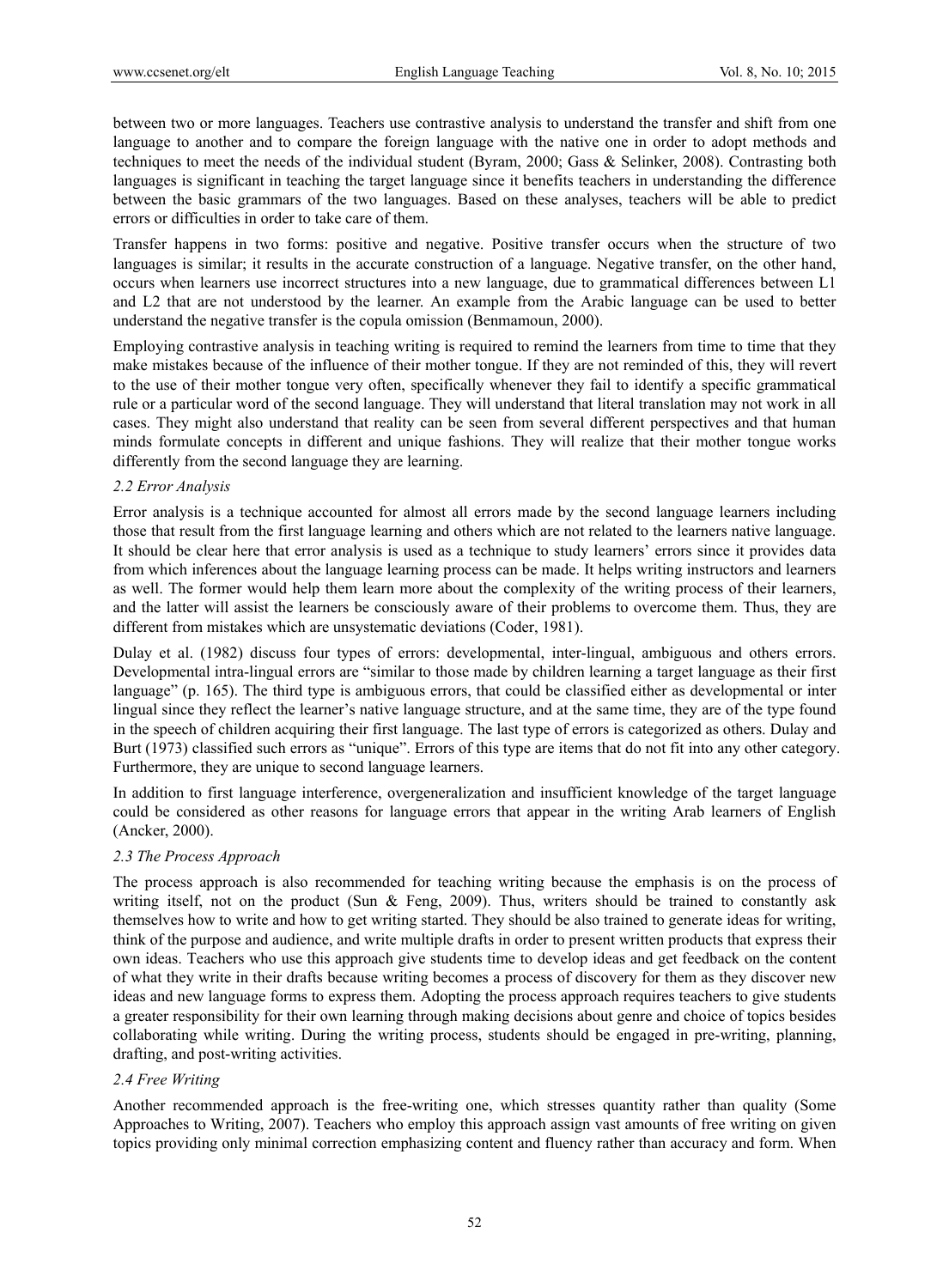ideas appear on the page, grammatical accuracy and organization follow. Thus, teachers would begin their classes by asking students to write freely on any topic without worrying about grammar and spelling for five or ten minutes. Teachers do not correct these pieces of free writing, but they simply read them and may comment on the ideas the writer expressed. In return, some students may express their desire to read their own writing aloud to class. Considering audience and content is also important in this approach.

To support the course participants improve their writing, exposing them to authentic English through providing comprehensible input by watching the news in English, reading short articles from newspapers, discussing their content and learning the new vocabulary would be very helpful.

#### **3. The Writing Course**

#### *3.1 Describing the Book*

The first annual writing course in their studies is offered to help them develop a paragraph in English, which is composed of a topic sentence, a concluding one and supporting details in terms of reasons and examples that are well expressed in cohesive paragraphs. The book is called "Writers at Work: The Short Composition" , which includes samples of short compositions of two to three paragraphs in English and a variety of exercises for helping the students to develop their paragraphs. The book constitutes of nine chapters, but the following five are only covered in this course: Writing about a Person, Narrating a Personal Experience, Providing Examples, Supplying Reasons and Supporting with Parallel Points. In addition, the participants of this course practice writing persuasive paragraphs almost at the end of the school year.

## *3.2 Requirements*

In this writing course the participants are expected to write ten paragraphs throughout the academic year. The process approach is employed. Therefore, the students are expected to write, revise, edit and submit the draft for three times before it is graded.

To extend the lexical stock of the learners in order to express themselves in their written products, they are required to read assigned articles from English magazines and newspapers. They are also expected to answer questions about the content and underline at least five new words that they have learned from the article. In addition, the content is discussed in class, and sometimes they use the new words in sentences. Moreover, short movies of news from the website of the CNN are shown to expose the participants to authentic English. After watching the news and answering questions, the students write what they remember from the news and share their writing with each other.

Forming groups is one of most employed strategies in this course. Usually the learners are seated in groups of four to discuss the samples in the book, to compare their answers and to do in-class activities such as completing paragraphs, practicing free writing or analyzing mistakes. To provide ample opportunities of writing, three journal entries are required each semester. Contrastive and error analysis are frequently used in order to help the participants be consciously aware of their mistakes and problems in writing.

After reading and discussing the syllabus in the first day, the students are required to write a paragraph about their choice of studying English at a teacher training college. After they complete writing the paragraph, they are asked to compare their sample with the one provided in the book. Their immediate response would be that the sample in the book is clear and straight to the point. However, they are not able to indicate the differences between the two samples. Then I start analyzing the structure of the paragraph indicating that it has a topic sentence, supporting details in the form of examples and reasons, and a conclusion. It is not expected to acquire the form of the paragraph in English from this analysis. Therefore, I keep reminding them consciously of the importance of including a topic sentence and a concluding one. Presenting their good samples of topic sentences in class is commonly employed to highlight their successes. Then presenting the inappropriate samples is an attempt to help the pupils realize why these samples are not appropriate. Also, they are reminded constantly of the components of a topic sentence, topic and a comment. Sometimes they are required to sit in groups of four and rewrite these sentences to meet the requirements of good topic sentences. Other times, I write the inappropriate sentences on the board making sure to involve the learners by pausing or asking for one word to revise these sentences.

Similarly, their mistakes are collected on a weekly basis, typed without their names and printed to be discussed in class; however, in the last three years they are sent to them on-line through the website of the course to be analyzed and corrected in class. They are given the chance to work in pairs trying to identify the source of the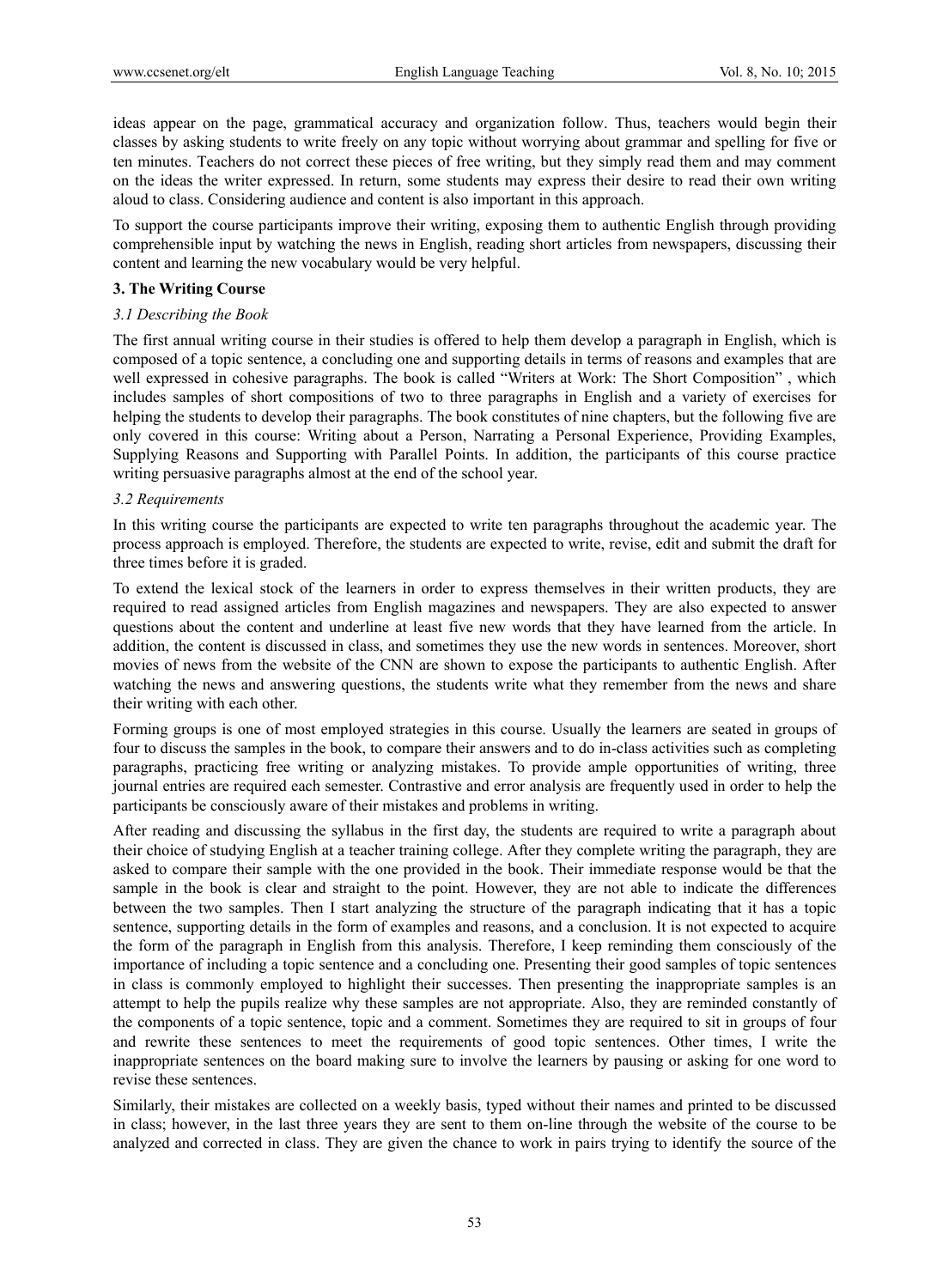errors and correct them. However, the learners show reluctance many times since they are unable to indicate the reasons for making such mistakes. When they face such difficulties, I interfere immediately by asking specific questions about the nature of these mistakes. For instance, the students are asked to underline the verb in the sentence? They are also required to indicate the type of clause in complex sentences, dependent or independent.

Indicating the type of sentences, simple, compound and complex ones, is another strategy that is used very often. Besides indicating the types and looking at examples of each, I work with the learners to change their long sentences following the structure of these types.

To help the students take more responsibility in their writing, they are encouraged to read aloud the draft before submitting it in order to feel the mistakes. Sometimes they are given time in class to do that as a matter of practice. In addition, they are usually seated in groups or in pairs and are required to work collaboratively.

At the end of the school year, the participants are asked to compare between their first drafts and the last one in terms of providing a topic sentence, a concluding one, examples and reasons. Also, they are expected to indicate the level of their progress in terms of using well-structured and connected sentences.

## **4. Methods**

I have been teaching writing for first year students who are majoring in EFL instruction at a teacher training college in the central part of Israel for the last fourteen years. To help these students write better sentences and paragraphs in English, the process approach and the free writing approach were employed. In addition, different techniques including contrastive analysis and error analysis were constantly used. Moreover, exposing the participants to authentic English through reading short articles from English magazines and newspapers and watching the news was an essential part of the instruction.

## *4.1 Participants*

The participants are first year students in the B.Ed program, majoring in EFL. They all come from the same geographical area; most of them are females. Their age ranges from 19 till 21.

These students usually start their college studies immediately after finishing high school, and they demonstrate better oral skills than writing. In fact, the majority of them have a very limited experience in writing in English prior to their college studies due to the fact that writing is almost neglected in Arab high schools in Israel.

## *4.2 Data Analysis*

Collecting and analyzing their mistakes have been carried out on a weekly basis during the fourteen years. The accumulated data have been analyzed for the paragraph level errors to address the three components of the paragraph: topic sentence, concluding sentence and supporting details. The sentence level errors included the following subcategories: syntactic, semantic and stylistic. For example, when the sentence lacks a verb, it falls under the syntactic category. The error is considered semantic when the words are not used in the appropriate context. Stylistic refers to the transfer of the Arabic stylistics in English.

#### **5. Results**

- *5.1 Inappropriate Topic Sentences*
- (1) We all agree that sometimes the government makes bad laws and policies.
- (2) Most of the laws that the legislature legislates in Israel are good.
- (3) I believe that watching movies really benefits us with many aspects of our lives.
- (4) I love watching movies, Especially, English movies, because these movies are awesome.

(5) Watching movies has a lot of positive benefits on our life and mind, that's not matter what movie's genre is drama, horror or tragedy.

## *5.2 Supporting Details*

(1) It is incredible that we can learn about the other cultures, the things that people around the world face, their thinking ways and also their lifestyle when they are immigrants and out of their country.

(2) At the beginning I thought that I know a lot about immigrants and immigrant writers but, I was totally wrong, because at the course I've faced many immigrant (Arab) writers that I hadn't even heard about them, and there were also writers I've truly heard about them but I didn't have right information about them.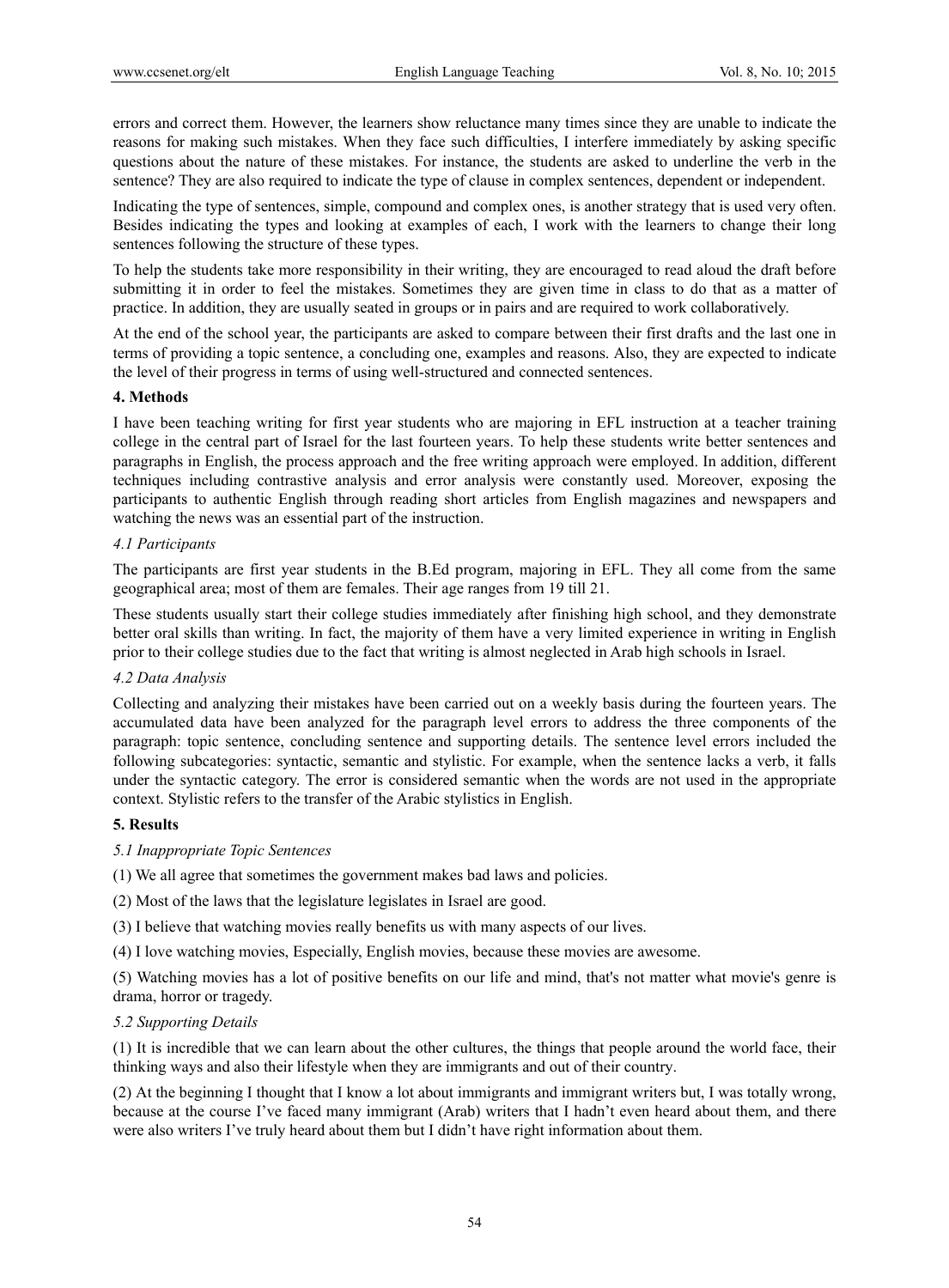(3) This course also gave me the chance to realize how blessed I am and that my family is very important, it has helped me establish my own views and how close are we to each other, this has shaped my view that everyone should try to get along and understand each other.

(4) The second reason is that people who's studying abroad become familiar with new cultures, traditions, languages and friends and the most important reason is that Abroad, people can learn whatever they like or want to learn because abroad there's no psychometry exam which is an obstacle for most of the people there in Israel, especially Arabs.

(5) Another reason is that travelling for one semester to America is something entertainment and free, I enjoy meeting people from different cultures, and being their friends is so nice and the trip gives me the chance to try new things we don't have in our country.

(6) Another example happened five months ago on the bus, it was full of people and one seat left, kairi leg was hurt her and she needed to set but she left her seat to an old woman who came directly after us.

(7) For example, the school environment.

To print, to cut and also the material.

*Concluding Sentences*

(1) I think that there is a need for issuing some laws against these annoying sources.

(2) I think that there must be an immediate solution to control this kind of noise.

(3) I know it is impossible to cancel the noise pollution, but I hope that we will do something to decrease of it, in order to live in a quiet environment.

(4) Well, I've had enough, so from now I will try to change this bad situation to feel more comfortable in my life.

(5) I hope that they will solve their problems and understand that there are other people who live in this neighborhood beside them. So, ever body could have and enjoy quite time.

(6) To sum up, I would like to emphasize the importance of watching movies and also of avoiding those that might mislead us.

#### **6. Discussion**

Usually the first year students find it difficult especially at the beginning to write a general statement that includes a topic and a comment as it is required in English. Instead, they transfer the style of Arabic which is characterized of being indirect, very personal and emotional most of the time.

The five samples of the topic sentences show that the students are not fully acquainted with the style of such sentences. First of all, three of them are personalized. They start either with the "I" as the first person pronoun or "we". Still, they are not able to form general statements that include a topic and a comment. The first part of the last sample meets the requirements for having a good topic sentence. However, the writer felt the need to add another clause to clarify the general statement. Similarly, providing a concluding sentence poses another difficulty to Arab students. The first two samples are close to the way a concluding sentence is expressed. However, the writers felt the need of personalizing the issue by adding "I think that". The rest of the sentences are not only personalized, but also transferred from the style of Arabic. These samples of topic as well as concluding sentences are in keeping of previous ones that had been mentioned by Ahmed (2010) and Dweik (as cited in Alsamadani, 2010) that Arab writers in English often write around the topic and repeat phrases before stating the main points.

Similarly, the students transfer the style of Arabic providing supporting details to the topic sentences. Despite the fact the students use signals to indicate reasons and examples following the samples in the book, the first three sentences show that the students neither provide examples nor reasons to support their topic sentences. Still, they write long and sometimes run-on sentences to illustrate their points. In addition, they tend to write a series of clauses that neither follow the punctuation system in English, nor the sentence structure. Words like "and", "which" and "that" besides commas are used excessively. These findings are in line with previous findings mentioned by Derrick and Guma (1985) and Koch (1983). In addition, they happen repeatedly since they are transferred from the native language style as it has been mentioned by different authors like Abisamara (2003), Almehmadi (2012) and Mahmoud (2005). In addition, in a paragraph of five to seven sentences, the students feel the need to repeat their ideas more than once rather being concise and straightforward aiming either to highlight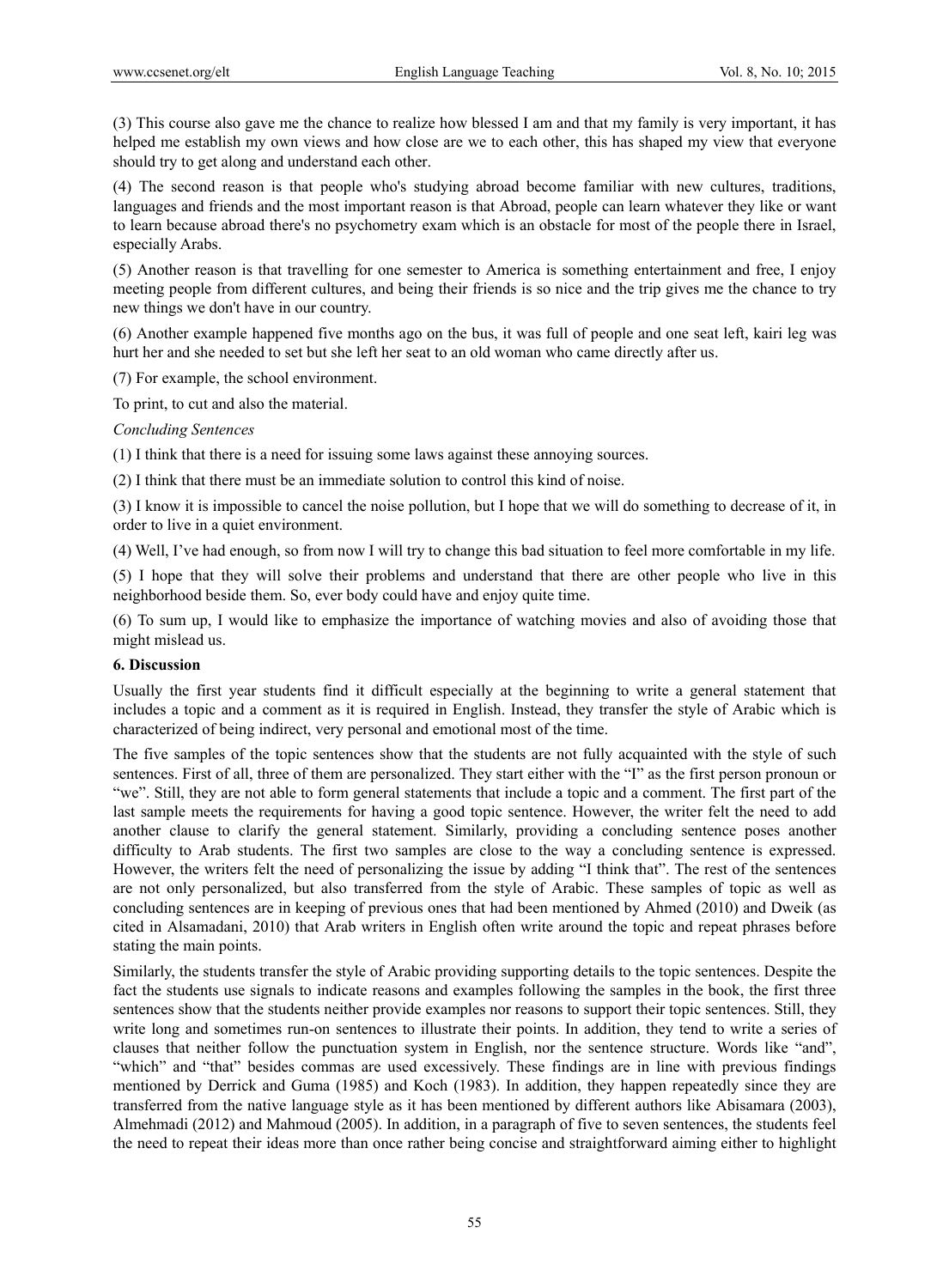the importance of their ideas or to convince the reader of their argument. These findings are similar to those that had been mentioned by Al-Khatib (2001).

In addition, including supporting details using the three types of English, simple, compound and complex poses another difficulty for Arab students. In this sense, the argument of Ostler (1987); Al-Khatib (2001); Oshima and Houge (1991) (as cited in Almehmadi, 2012) regarding the tendency for writing long sentences with inappropriate use of coordinating conjunctions is relevant here. It also seems that writing cohesive paragraphs through the use of transition words such as "in addition" for adding relevant information or "in contrast" for highlighting differences is a big challenge for Arab students. Still, some learners continue writing long clauses that neither follow sentence nor paragraph structure in English using "and", "also", "so" and" but" excessively. These findings correlate with those mentioned by Modhish (2012) who mentioned that the most common discourse markers are the elaborative followed by inferential, contrastive and causative.

They have learned to include reasons and examples. Therefore, they follow the samples in the book of how to provide reasons and examples. However, they are not proficient enough to continue the sentence in English properly. It could be concluded that the argument of the writers in these sentences is done through presentation and elaboration as it had been mentioned by (Derrick & Gmuca, 1985; Koch, 1983).

In addition, the details were not clear enough. Analyzing the sentences of supporting details show that the writers mention things in general assuming readers would understand them. The following phrases illustrate this point: 1) the things that people around the world face, 2) people can learn whatever they like or want to learn, and 3) establish my views. It is not clear which things people face, which subjects to be studied and which views are formed and in which context. These examples concur with the argument of Mohamed (as cited in Mohamed & Omar, 2000) regarding the degree of explicitness and implicitness of the message among Arab writers that could be related to the differences between Arabic and English stylistics.

The last two examples lack a verb. It sounds natural for Arab students not to include a verb in every sentence because sentences have two forms in Arabic; one type includes a verb and another one does not. The other two dependent clauses are not followed by complete ones to form complex sentences. Again, it does not sound odd to Arabic speakers to have such sentences since they transfer the structure of clauses in Arabic in their English sentences (Al-Buainain, 2007).

This study was conducted on Palestinian Arab students, citizens of Israel and members of a minority group, who learn English as a third language, after learning Arabic as their L1 and Hebrew as L2. Their mistakes are similar to those reported by different researchers who studied problems facing Arab students writing in English in Arab countries. This similarity indicates the influence of Arabic as their first language on learning English as a third one. In addition, it seems that the uniqueness of their position as a minority in Israel who learn English as a third language, not second like students in Arab countries, does not affect the types of mistakes they make.

This study is limited since it is conducted in one educational setting in the central part of Israel. It should be expanded to include first year students majoring in EFL in other teacher training colleges in different regions of Israel. In addition, a further study should include subjects from similar educational institutions in the West Bank and Gaza in an attempt to compare between the writing of Palestinian students from different regions under different political systems. The new study should investigate the students' essays, not paragraphs and their writing in their first language aiming to find not only first language interference, but also the influence of the fact that Palestinian from Israel students learn English as a third language while the other Palestinian students from the West Bank and Gaza learn English as a second one. First cultural interference and variables that affect this interference should be investigated too. Furthermore, conducting a broader study to include students from different Arab countries comparing their writing with the writing of Palestinian students from Israel would add to the literature in this field.

## **7. Implications for Teaching**

The above examples show that helping Arab students to acquire the stylistics of English for developing well-written paragraphs is not easy because they transfer the style of their first language. In addition, they lack the necessary vocabulary for expressing their thoughts appropriately. To do so, students should be aware from the beginning of the differences between writing paragraphs in English and in Arabic. Contrastive analysis would consciously help them realize the differences in order to avoid making mistakes. In addition, providing comprehensible input through exposing them to authentic use of English employing through watching the news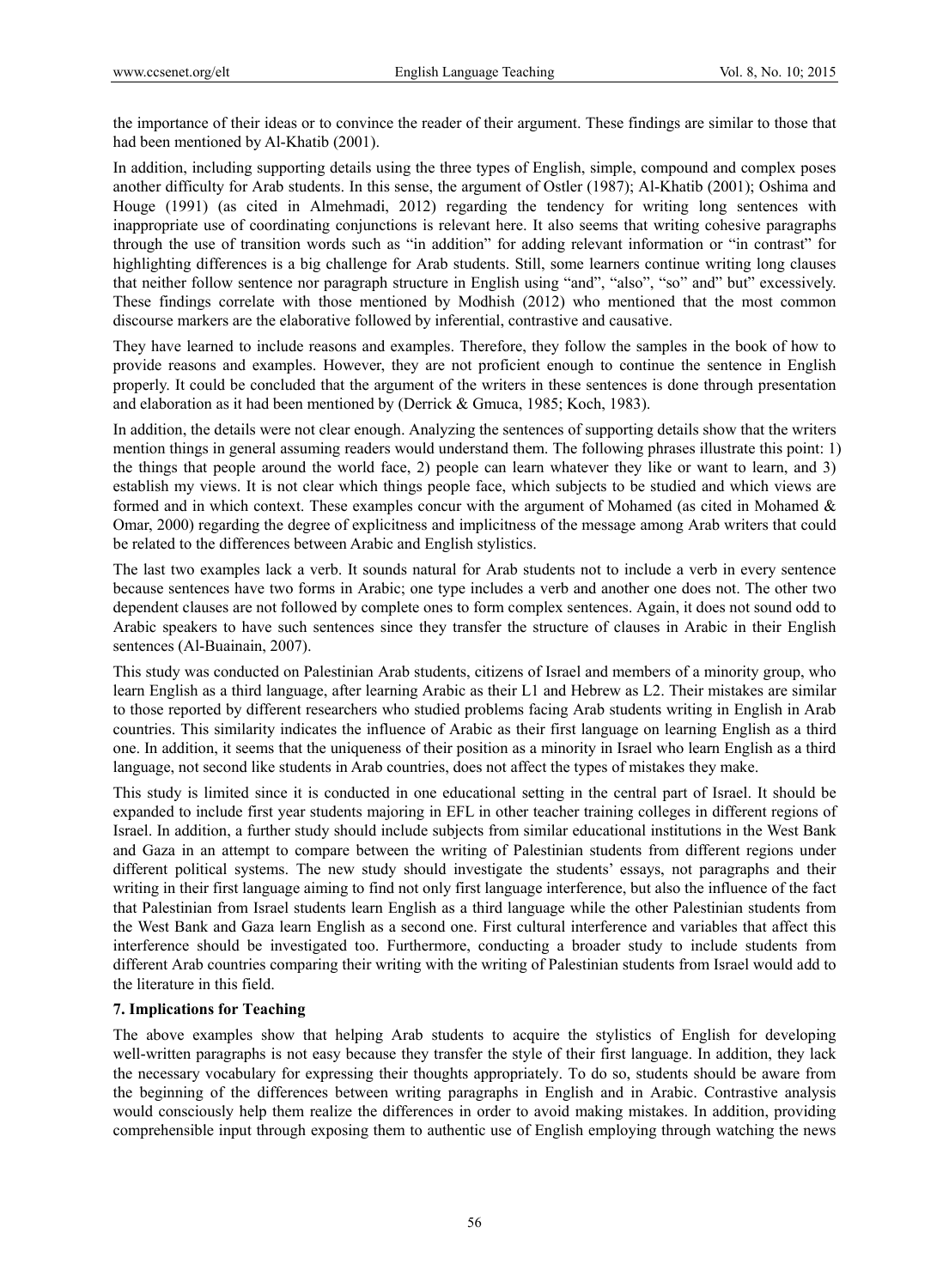in English, reading short newspapers articles, discussing their contents and analyzing samples of good paragraphs would be very helpful. Moreover, error analysis would be very useful too because they will be provided with opportunities to think about their errors and the reasons behind making these mistakes through time.

Writing instructors should consciously and constantly remind the students of the need for depersonalizing their writing by trying to use the pronouns "I" and "we" less. Similarly, inserting transition words to cohesively unite the ideas should be also done consciously and constantly. Students should be always reminded to do that through in and out class practice.

Similar techniques are employed to help the learners provide appropriate concluding sentences following the five types of conclusions which have been mentioned earlier. When the students are reminded frequently to compare between their concluding sentences and the samples in the book, they will be encouraged to work with a partner to improve these concluding sentences.

In addition, adopting the process-writing approach would be very helpful because the learners would be given multiple opportunities for working on their drafts passing the seven recommended stages starting from selecting a topic and ending with sharing their writing with others.

Furthermore, writing instructors should be aware of the fact that the process of helping Arab students develop good paragraphs in English is long and demanding. Being acquainted with the problems that Arab learners have and the reasons behind them would help the writing instructors better understand the mistakes and find useful ways to deal with them.

In conclusion, Arab students in EFL writing classes should be given ample opportunities for practice in and outside the classroom in order to be acquainted with the style of English for writing essays appropriately using the right expressions, cohesively uniting their thoughts besides considering the audience. In addition, adopting techniques like contrastive and error analysis, different approaches as the process and the free writing approaches would help these learners overcome their difficulties in writing and start producing better writing samples.

## **References**

- Abi Samra, N. (2003). An analysis of errors in Arabic speakers English writings, 1-48. Retrieved from http://abisamra03.tripod.com/nada/languageacq-erroranalysis.html
- Ahmed, H. (2010). Students problems with cohesion and coherence in EFL essay writing in Egypt: Different perspectives. *Literacy Information and Computer Education Journal (LICEJ), 1*, 211-221.
- Al-Buainain, H. (2007). Researching types and causes of errors in Arabic speakers' writing. In M. Sadiq, A. Jendli, & A. Sellami (Eds.), *Research in ELT context* (pp. 195-224), Dubai: UAE.
- Al-Khatib, M. (2001). The pragmatics of letter writing. *World English, 20*(2), 179-200. http://dx.doi.org/10.1111/1467-971X.00208
- Almehmadi, M. M. (2012). A contrastive rhetorical analysis of factual texts in English and Arabic. *Frontiers of Language and Teaching, 3*, 68-76.
- Alsamadani, H. A. (2010). The relationship between Saudi EFL students' writing competence, L1 writing proficiency, and self-regulation. *European Journal of Social Sciences, 16*(1), 53-63.
- Al-Shormani, M. (2010). Semantic errors committed by Arab learners of English: Classifications and L1 and L2 sources. CALTS, University of Hyderabad, India. Retrieved from http://www.scribd.com/doc/25280229/Semantic-Errors-Committed-by-Arab-Learnersof-English-Classificat ions-and-L1-and-L2-Sources.
- Ancker, W. (2000). Errors and Corrective Feedback: Updated Theory and Classroom Practice. *English Teaching Forum, 38*(4), 20-25.
- Ansari, A. A. (2012). Teaching of English to Arab students: Problems and remedies. *Educational Research, 3*(6), 519-524.
- Barry, D. (2014). *The impact of native Arabic on English writing as a second language.* Oakland University in Michigan.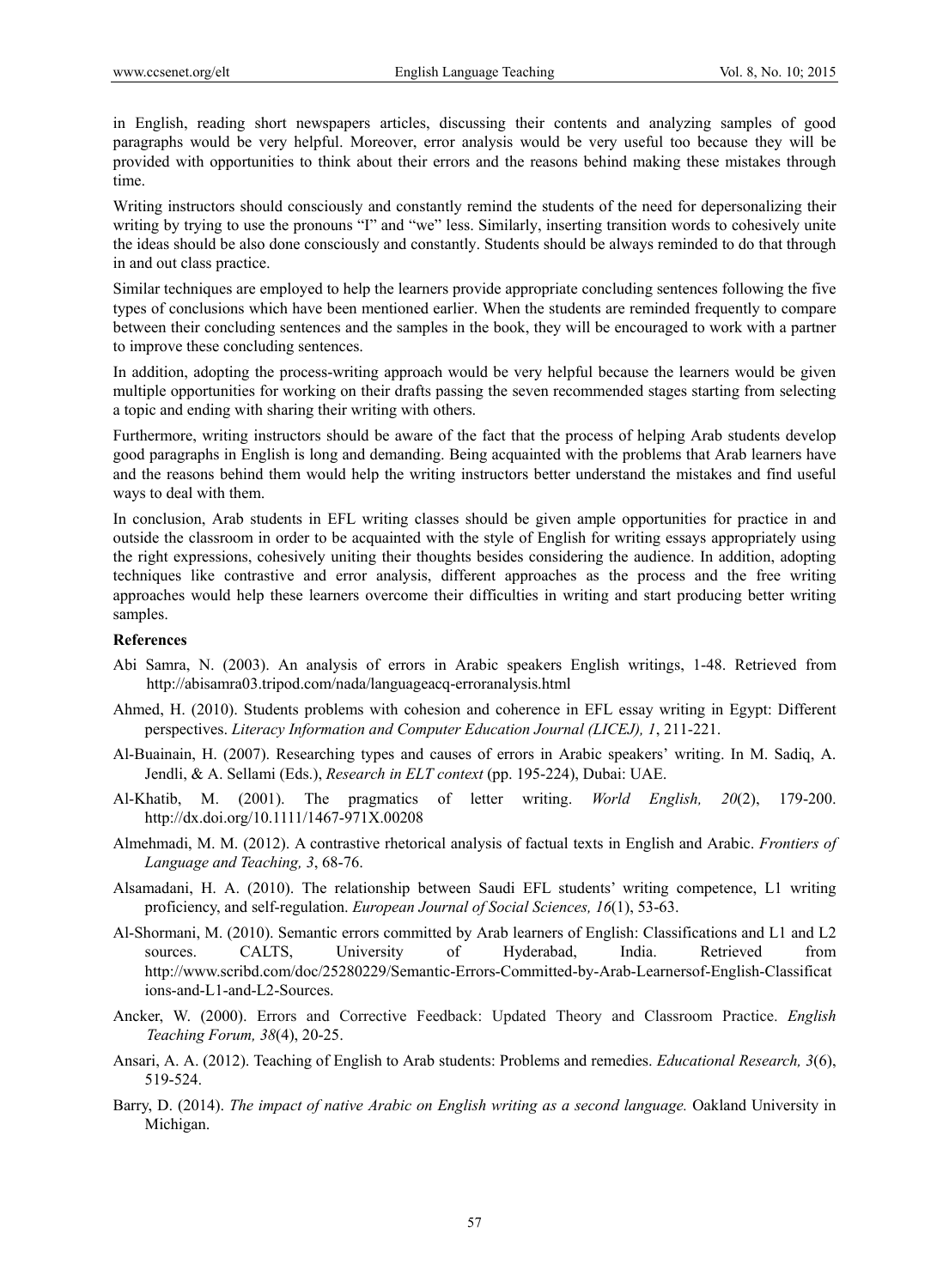- Benmamoun, E. (2000). *The feature structure of functional categories: A comparative study of Arabic dialect.*  New York, NY: Oxford University Press.
- Byram, M. (2000). *Routledge encyclopedia of language teaching and learning*. London: Routledge.
- Coder, S. P. (1981). *Error analysis and interlanguage*. Oxford: Oxford University Press. Retrieved from http://ifile.it/fybaw2m/error\_analysis\_and\_interlanguage\_by\_s.p.\_corder.rar
- Corbett, J. (2003). *An intercultural approach to English language teaching*. Clevedon, England: Multilingual Matters.
- Derrick-Mscua, M., & Gmuca, J. (1985). Concepts of unity and sentence structure in Arabic, Spanish and Malay. A paper presented at the annual meeting of the conference on college compositions and community. Minneapolis, MN, March 21-23, 1985.
- Dulay, H., & Burt, M. (1973). Should we teach Children syntax? *Language Learning, 23*, 245-258. http://dx.doi.org/10.1111/j.1467-1770.1973.tb00659.x
- Dulay, H., Burt, M., & Krashen, S. (1982). *Two Languages.* Oxford*:* Oxford University press.
- Gass, S. M., & Selinker, L. (2008). *Second language acquisition: an introductory course.* Hillsdale, New Jersey: Lawrence Erlbaum Associates.
- Hall, J. K., & Verplaetse, L. S. (2000). *Second and foreign language learning through classroom interaction*. Mahwah, NJ: Erlbaum.
- Housen, A., & Pierrard, M. (2005). *Investigations in instructed second language acquisition*. Berlin, Germany: Mouton De Gruyter. http://dx.doi.org/10.1515/9783110197372
- Howatt, A. P., & Widdowson, H. G. (2004). *A history of English language teaching* (2nd ed.). London, England: Oxford University Press.
- Hunt, G. H., Hunt, G., & Touzel, T. J. (2009). *Effective teaching: Preparation and implementation*. Springfield, IL: Charles C. Thomas.
- Ibrahim, N., & Nambiar, R. M. K. (2011). What is the problem with the statement of problem? The case of postgraduate international students and the introductory sections of a project paper. *Procedia Social and Behavioral Sciences, 15*, 1713-1717. http://dx.doi.org/10.1016/j.sbspro.2011.03.356
- Khuwaileh, A. A., & Shoumali, A. (2000). Writing errors: A study of the writing ability of Arab learners of academic English and Arabic at university. *Language, Culture and Curriculum, 13*, 174-183. http://dx.doi.org/10.1080/07908310008666597
- Koch, B. J. (1983). Presentation as proof: The language of Arabic rhetoric. *Anthropological Linguistics, 25*(1), 47-60.
- Mahmoud, A. (2005). Collection errors made by Arab learners of English. *Asian EFL Journal, 6*(2), 116-126.
- Miqdadi, A. (1997). *The role of the native language in foreign language learning: an investigation of university students' errors in English relative clauses* (Unpublished master's thesis). Yarmouk University, Irbid, Jordan**.**
- Modhish, A. S. (2012). Use of discourse markers in the composition writings of Arab EFL learners. *English Language Teaching, 5*(5), 56-61. http://dx.doi.org/10.5539/elt.v5n5p56
- Mohamed, A., & Omer, M. R. (2000). Texture and culture: Cohesion as a marker of Rhetorical organization in Arabic and English narrative texts. *RELC Journal, 31*(2), 45-75. http://dx.doi.org/10.1177/003368820003100203
- Ridha, N. (2012). The effect of EFL learners' mother tongue on their writings in English: An Error Analysis Study. *Journal of the College of Arts, 60*, 22-44.
- Some Approaches to Writing. (2007). Derived from http://www/udveksling.com
- Strauch, A. O. (2005). *Writers at work: The short composition*. Cambridge: Cambridge University Press.
- Sun, Ch., & Feng, G. (2009). Process approach to teaching writing applied in different teaching models. *English Language Teaching, 2*(1), 150-155. http://dx.doi.org/10.5539/elt.v2n1p150